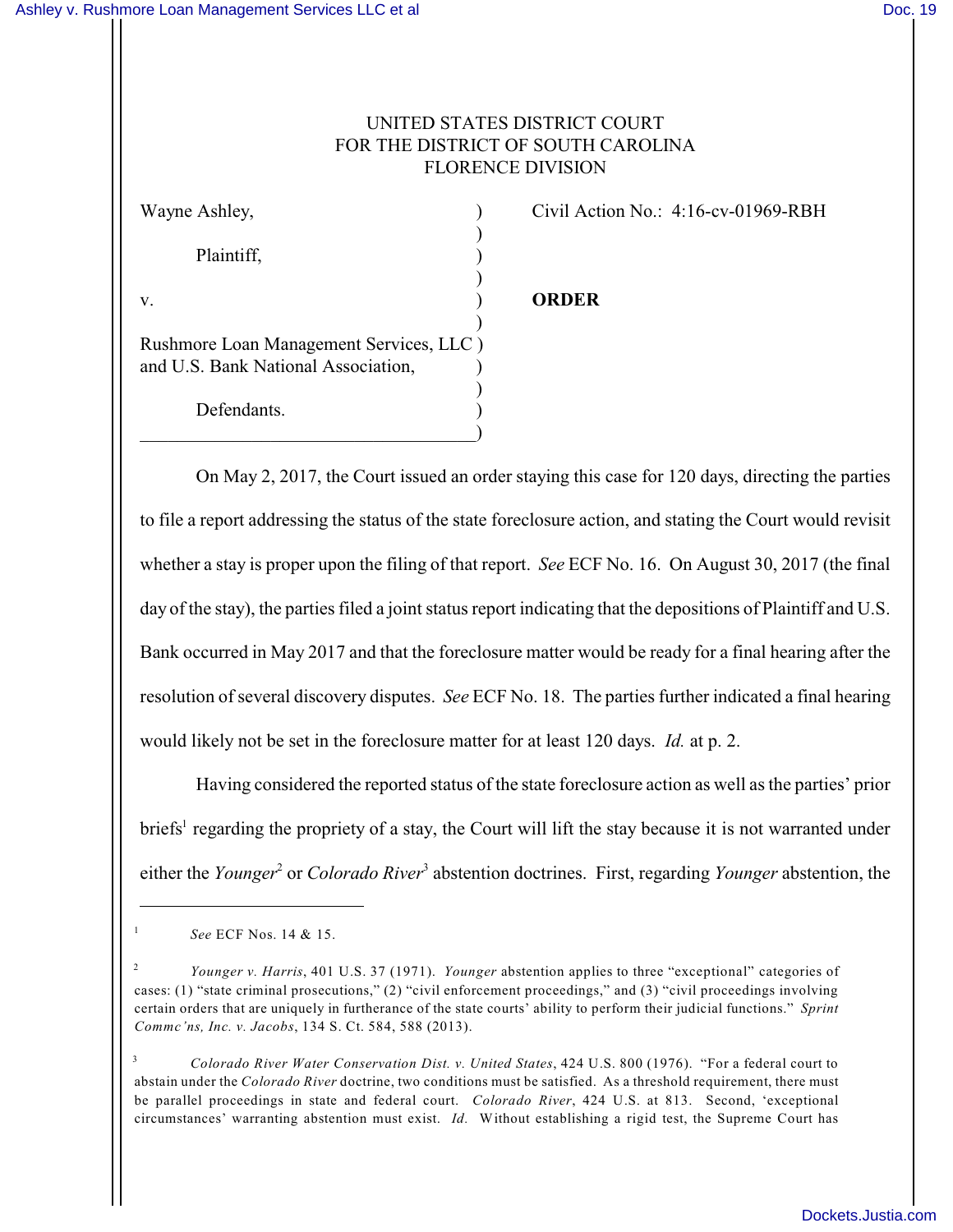Court finds the reasoning in the following cases persuasive and hereby adopts it by reference. *See Agomuoh v. PNC Fin. Servs. Grp.*, 2017 WL 657428, at \*4–5 (D. Md. Feb. 16, 2017); *Lindsay v. Rushmore Loan Mgmt., Servs., LLC*, 2017 WL 167832 (D. Md. Jan. 17, 2017); *Tucker v. Specialized Loan Servicing, LLC*, 83 F. Supp. 3d 635, 643–47 (D. Md. 2015).

Second, regarding *Colorado River* abstention, the Court finds the state foreclosure action and the instant federal action are not parallel proceedings because the actions seek different remedies: a judgment of foreclosure and sale of the property in the state action versus monetary damages in the federal action. *See Gannett Co. v. Clark Const. Grp., Inc.*, 286 F.3d 737, 741–43 (4th Cir. 2002) (applying *Colorado River* and concluding the state and federal actions were not parallel because "the actions seek different remedies," namely "a lien and foreclosure on the property" in the state action and "compensatory damages" in the federal action). Even assuming *arguendo* that the actions are parallel, this case does not present "exceptional circumstances" warranting abstention. Plaintiff presents claims not only under state law but also under federal law,<sup>4</sup> and these claims are not presented in the state foreclosure action.<sup>5</sup> The Supreme Court has cautioned:

recognized several factors that are relevant in determining whether a particular case presents such exceptional circumstances: (1) jurisdiction over the property; (2) inconvenience of the federal forum; (3) the desirability of avoiding piecemeal litigation; (4) the order in which jurisdiction was obtained; (5) whether federal law is implicated; and (6) whether the state court proceedings are adequate to protect the parties' rights. *Id.* at 818." *Gannett Co. v. Clark Const. Grp., Inc.*, 286 F.3d 737, 741 (4th Cir. 2002).

Plaintiff asserts two federal causes of action and seven state causes of action, specifically: (1) violation of 4 the Real Estate Settlement Procedures Act, 12 U.S.C. § 2605 and 12 C.F.R. § 1024.41; (2) violation of the Fair Debt Collection Practices Act, 15 U.S.C. § 1692; (3) violation of the South Carolina Unfair Trade Practices Act, S.C. Code Ann. §§ 39-5-10 *et seq.*; (4) fraud; (5) negligence; (6) negligent training and supervision; (7) reckless and wanton training and supervision; (8) breach of contract; and (9) intentional infliction of emotional distress. *See* ECF No. 1 at ¶¶ 47-104.

In a prior order, the Court expressed initial concern that "the findings in this federal case may have some 5 effect on the state foreclosure proceedings or vice versa because, in his answer to the state foreclosure action, Plaintiff alleges as affirmative defenses unclean hands, laches, and waiver regarding the 'loan modification' process by the loan servicer Rushmore." *See* ECF No. 10 at p. 7. However, "[t]he threat of different outcomes . . . is not the type of inconsistency against which abstention is designed to protect . . . ." *Gannett*, 286 F.3d at 746.